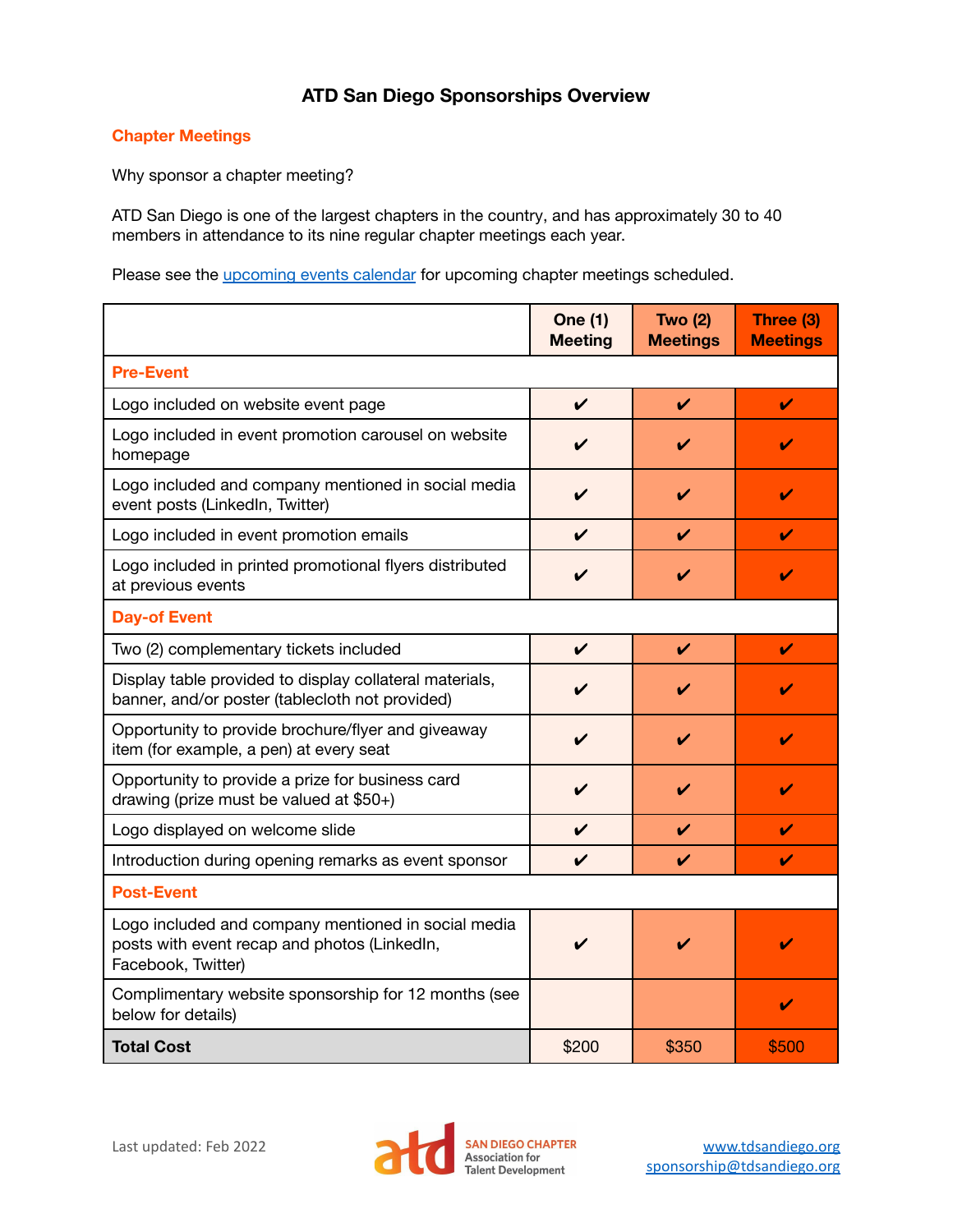#### **Special Notes:**

- Multiple month sponsorships must run consecutively.
- Company logo must be provided in png or eps format with a minimum width of 175px.
- If sponsorship is not confirmed two (2) months prior to the chapter meeting, some pre-event online promotional materials might not include the sponsor logo.
- All collateral, promotional items and raffle prizes are subject to review and may not be distributed if guidelines are not met. In this case, a refund will not be granted.
- For inquiries, questions, or to discuss custom sponsorship packages, please email [sponsorship@tdsandiego.org.](mailto:sponsorship@tdsandiego.org)
- If you prefer to make a monetary donation, [click here](https://www.tdsandiego.org/donation) for the donation form.

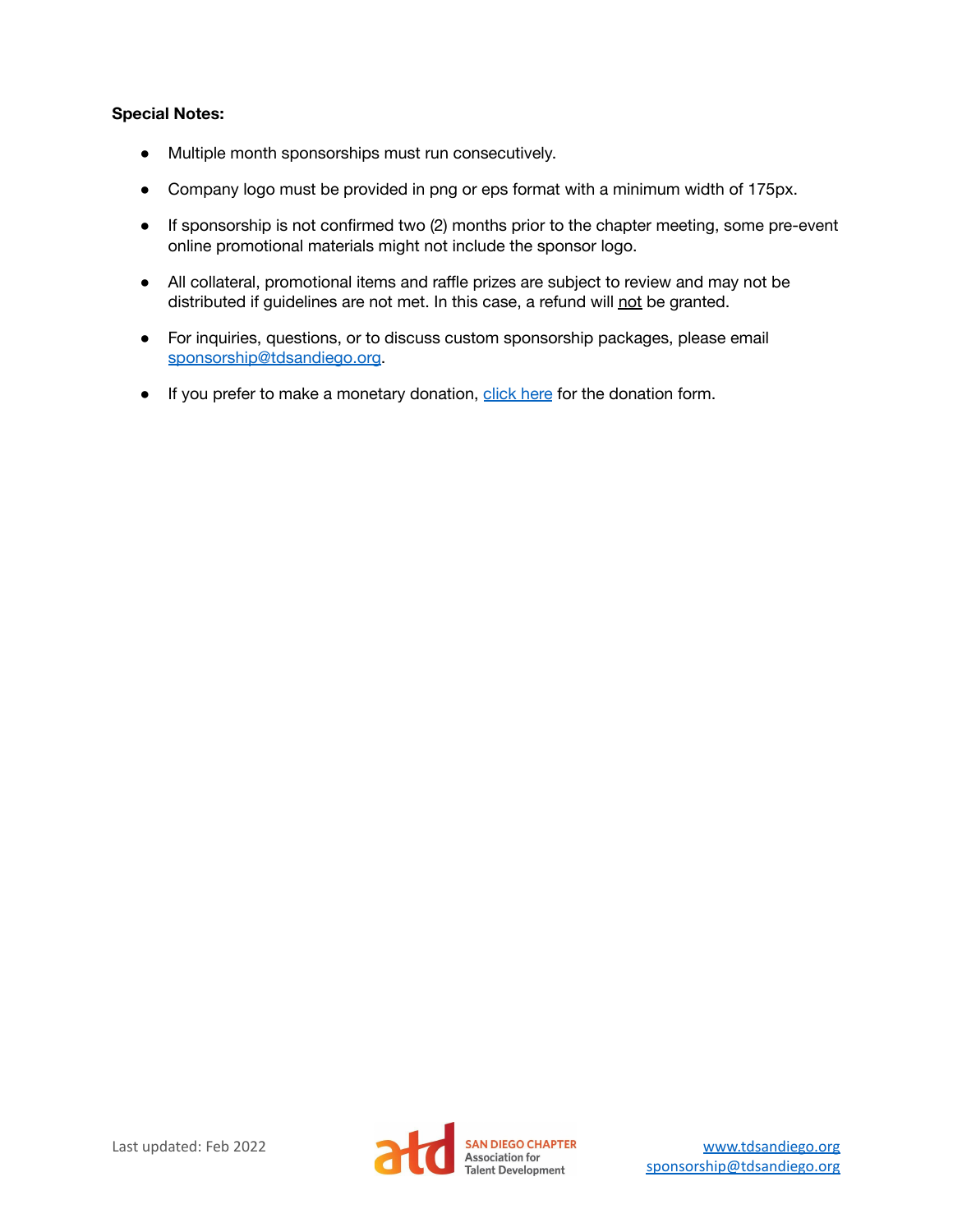## **ATD Professional Mixer**

Why you should sponsor an ATD Professional Mixer

The ATD Professional Mixer is a monthly ATD San Diego facilitated evening networking event for all HR-related professional organizations in the area. Attendees include members of ATD, SHRM, NHRA, NCPA, and other "sister" organizations. Three ATD Professional Mixers are hosted each month, one in North County, one in South County, and one in Mission Valley.

Please see the [upcoming events calendar](https://www.tdsandiego.org/page-972785) for upcoming ATD Professional Mixer events scheduled.

|                                                                                                | <b>One (1)</b><br><b>Event</b> | Two $(2)$<br><b>Event</b>  | Three (3)<br><b>Event</b> |
|------------------------------------------------------------------------------------------------|--------------------------------|----------------------------|---------------------------|
| <b>Pre-Event</b>                                                                               |                                |                            |                           |
| Logo included on website event page                                                            | V                              | ✔                          |                           |
| <b>Day-of Event</b>                                                                            |                                |                            |                           |
| One (1) complimentary ticket included                                                          | V                              | $\boldsymbol{\mathcal{U}}$ |                           |
| Opportunity to provide flyers/brochures available for<br>attendees to pick up during the event | V                              |                            |                           |
| Opportunity to provide a prize for business card<br>drawing (prize must be valued at $$50+$ )  | V                              | V                          |                           |
| Open and close meeting recognition by host                                                     | V                              | $\boldsymbol{\mathcal{U}}$ |                           |
| <b>Total Cost</b>                                                                              | \$75                           | \$140                      | \$200                     |

#### **Special Notes:**

- One sponsor only per ATD Professional Mixer.
- Pricing is per event. If you would like to sponsor all ATD Professional Mixers in a month (North County, South County, and Mission Valley), please select the Three (3) Event option.
- Multiple ATD Professional Mixer sponsorships must run consecutively.
- If sponsorship is not confirmed one (1) month prior to the event, the logo might not be included on the website event page.
- All collateral and raffle prizes are subject to review and may not be distributed if guidelines are not met. In this case, a refund will not be granted.
- For inquiries, questions, or to discuss custom sponsorship packages, please email [sponsorship@tdsandiego.org.](mailto:sponsorship@tdsandiego.org)
- **•** If you prefer to make a monetary donation, [click here](https://www.tdsandiego.org/donation) for the donation form.